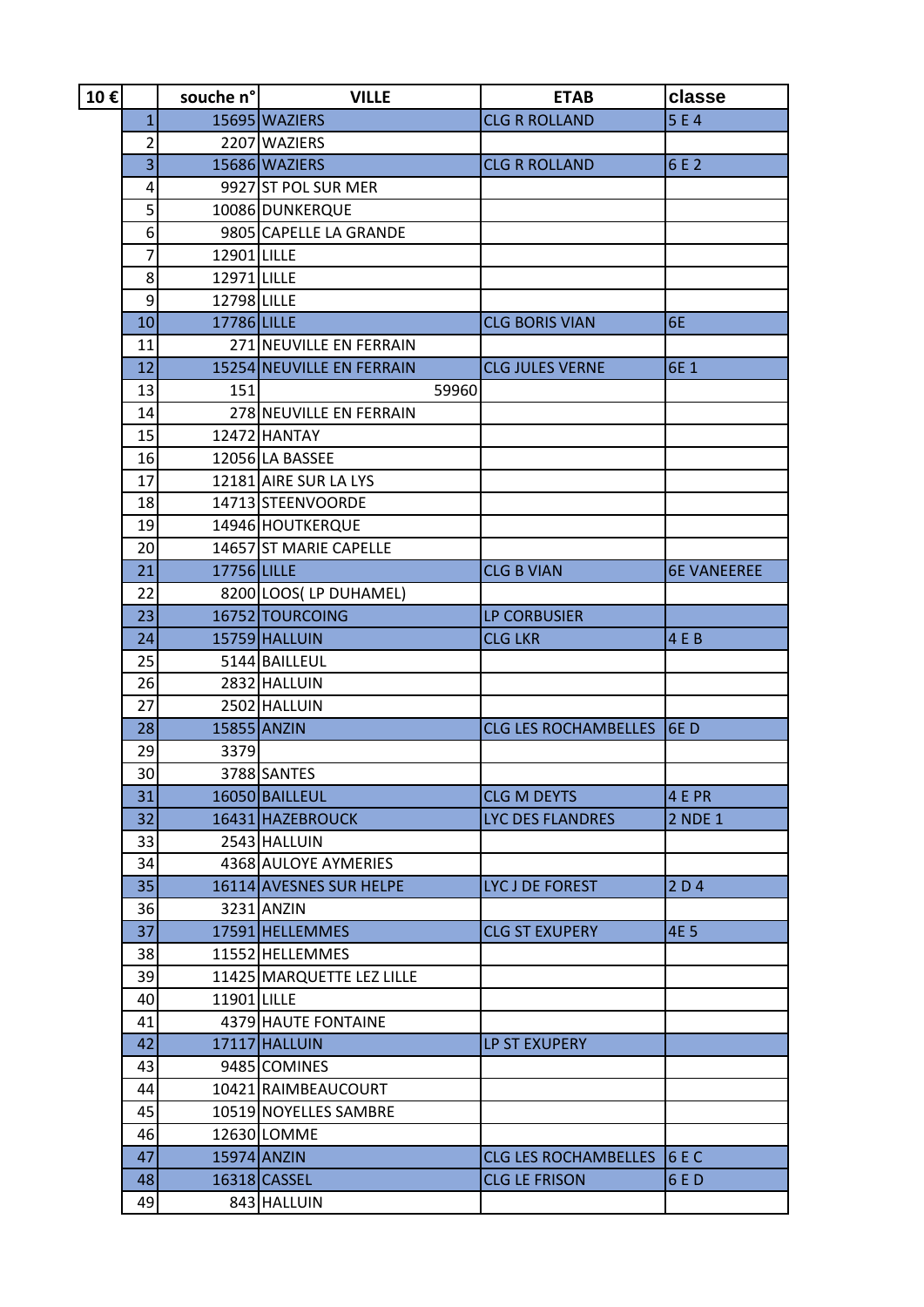| 50 |            | 5589 CASSEL               |                             |                   |
|----|------------|---------------------------|-----------------------------|-------------------|
| 51 |            | 116 TOURCOING             |                             |                   |
| 52 |            | 17568 HELLEMMES           | <b>CLG ST EXUPERY</b>       | 4 E 5             |
| 53 |            | 11764 HELLEMMES           |                             |                   |
| 54 |            | 16400 HAZEBROUCK          | LYC DES FLANDRES            | 2 E 8             |
| 55 |            | 6644 CAMBLAIN CHATELAIN   |                             |                   |
| 56 |            | 6397 LEDRINGHEM           |                             |                   |
| 57 |            | 6201 HAZEBROUCK           |                             |                   |
| 58 |            | 626 HALLUIN               |                             |                   |
| 59 |            | 6916 HAZEBROUCK           |                             |                   |
| 60 |            | 11478 HELLEMMES           |                             |                   |
| 61 |            | 8724 COUDEKERQUE BRANCHE  |                             |                   |
| 62 |            | 16975 COUDEKERQUE BRANCHE | <b>CLG JULES FERRY</b>      | 4 E 2             |
| 63 |            | 17422 AULNOYE AYMERIES    | <b>CLG F DEL MARLE</b>      | <b>5 E NEWTON</b> |
| 64 |            | 6171 HAZEBROUCK           | LYC DES FLANDRES            |                   |
| 65 |            | 17861 VILLENEUVE D ASCQ   | <b>CLG A RIMBAUD</b>        | 5e                |
| 66 |            | 11056 LEVAL               |                             |                   |
| 67 |            | 10406 BAISIEUX            |                             |                   |
| 68 |            | 5945 RUBROUCK             |                             |                   |
| 69 |            | 3056 ANZIN                |                             |                   |
| 70 |            | 13914 VILLENEUVE D ASCQ   |                             |                   |
| 71 |            | 16977 COUDEKERQUE BRANCHE | <b>CLG JULES FERRY</b>      | 4 E 2             |
| 72 |            | 3152 ANZIN                |                             |                   |
| 73 |            | 6871 BIZET                |                             |                   |
| 74 |            | 1876 ANICHE               |                             |                   |
| 75 |            | 1691 AUBERCHICOURT        |                             |                   |
| 76 |            | 15642 ANICHE              | <b>CLG T MONOD</b>          | 4 E F             |
| 77 |            | 17178 RONCHIN             | <b>CLG A FRANCE</b>         | 5 E A             |
| 78 |            | 15482 RONCHIN             | <b>CLG A FRANCE</b>         | 4EC               |
| 79 |            | 10267 CROIX               |                             |                   |
| 80 |            | 15863 ANZIN               | CLG LES ROCHAMBELLES 16 E D |                   |
| 81 |            | 8526 COUDEKERQUE BRANCHE  |                             |                   |
| 82 |            | 8892 DUNKERQUE            |                             |                   |
| 83 |            | 6807 HAZEBROUCK           |                             |                   |
| 84 |            | 8316 BONDUES              |                             |                   |
| 85 |            | 3383 ANZIN                |                             |                   |
| 86 |            | 9552 RONCHIN              |                             |                   |
| 87 |            | 16336 CASSEL              | <b>CLG LE FRISON</b>        | 6EC               |
| 88 |            | 8481 BRAY DUNES           |                             |                   |
| 89 |            | 16404 HAZEBROUCK          | <b>LYC DES FLANDRES</b>     | 2 NDE 13          |
| 90 | 9649 LILLE |                           |                             |                   |
| 91 |            | 11205 LOUVROIL            |                             |                   |
| 92 |            | 877 HALLUIN (LKR)         |                             |                   |
| 93 |            | 13144 JEUMONT             |                             |                   |
| 94 |            | 1001 RONCHIN              |                             |                   |
| 95 |            | 1931 BILLY MONTIGNY       |                             |                   |
| 96 |            | 15562 ANICHE              | <b>CLG T MONOD</b>          | 6 E F             |
| 97 |            | 15998 ANZIN               | <b>CLG LES ROCHAMBELLES</b> | 6 E F             |
| 98 |            | 13777 VILLENEUVE D ASCQ   |                             |                   |
|    |            |                           |                             |                   |
| 99 |            | 13738 VILLENEUVE D ASCQ   |                             |                   |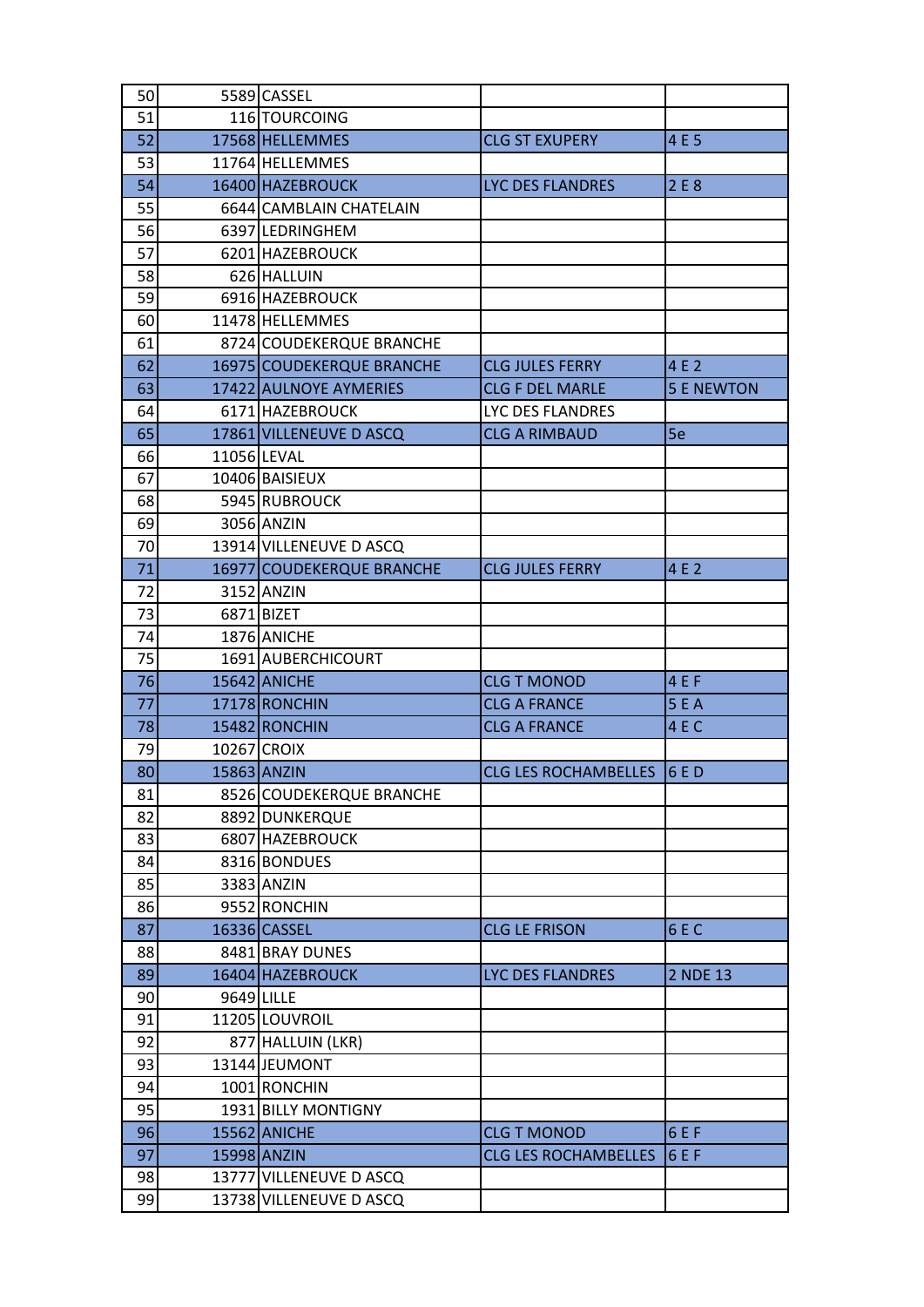| 100                            |             | 17024 COUDEKERQUE BRANCHE | <b>CLG J FERRY</b>      | 6 E 1            |
|--------------------------------|-------------|---------------------------|-------------------------|------------------|
| 101<br>17304 VILLENEUVE D ASCQ |             | <b>CLG A RIMBAUD</b>      | 4 E D                   |                  |
| 102                            |             | 15158 CASSEL              | <b>CLG LE FRISON</b>    |                  |
| 103                            |             | 11062 AULNOYE AYMERIES    |                         |                  |
| 104                            |             | 13686 VILLENEUVE D ASCQ   |                         |                  |
| 105                            |             | 5943 RUBROUCK             |                         |                  |
| 106                            |             | 1217 HERSEAUX             |                         |                  |
| 107                            |             | 16428 HAZEBROUCK          | <b>LYC DES FLANDRES</b> | <b>1 ERE 8</b>   |
| 108                            |             | 15815 HALLUIN             | <b>CLG LKR</b>          | 6eF              |
| 109                            |             | 11241 ONNAING             |                         |                  |
| 110                            |             | 1895 ANICHE               |                         |                  |
| 111                            |             | 17081 HALLUIN             | <b>LP ST EXUPERY</b>    | <b>AVS</b>       |
| 112                            |             | 10585 AULOYE AYMERIES     |                         |                  |
| 113                            |             | 1102 RONCHIN              |                         |                  |
| 114                            |             | <b>15561 ANICHE</b>       | <b>CLG T MONOD</b>      | 3E               |
| 115                            |             | 3116 ANZIN                |                         |                  |
| 116                            |             | 11742 HELLEMMES           |                         |                  |
| 117                            |             | 17315 VILLENEUVE D ASCQ   | <b>CLG A RIMBAUD</b>    | 4 E C            |
| 118                            |             | 13111UEUMONT              |                         |                  |
| 119                            |             | 9512 RONCHIN              |                         |                  |
| 120                            |             | 17180 RONCHIN             | <b>CLG A FRANCE</b>     | 5E               |
| 121                            |             | 17816 JEUMONT             | <b>CLG C DE GAULLE</b>  | <b>6 E FRIDA</b> |
| 122                            |             | 14202 RONCHIN             |                         |                  |
| 123                            |             | 11288 HELLEMMES           |                         |                  |
| 124                            | 11415 LILLE |                           |                         |                  |
| 125                            |             | 9596 LILLE                |                         |                  |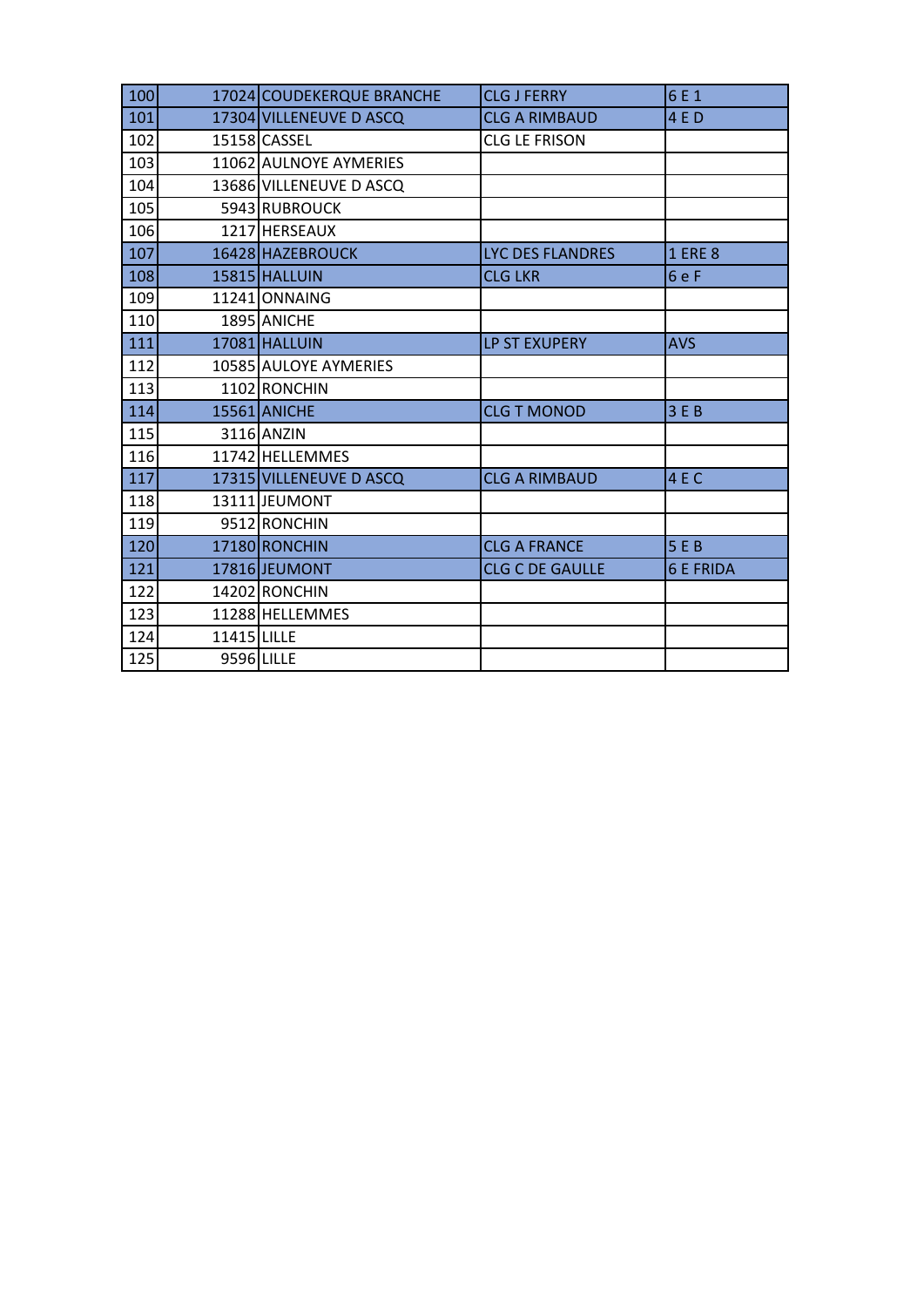| 15€ | souche n°l                  |                          | <b>VILLE</b>            | <b>ETAB</b>                 | classe            |
|-----|-----------------------------|--------------------------|-------------------------|-----------------------------|-------------------|
|     | 1                           | 10882 FERRIERE LA GRANDE |                         |                             |                   |
|     | $\overline{2}$<br>8024 LOOS |                          |                         | LP DUHAMEL                  |                   |
|     | 3                           |                          | 7550 TOURCOING          |                             |                   |
|     | 4                           |                          | 9633 RONCHIN            |                             |                   |
|     | 5                           |                          | 2271 WAZIERS            |                             |                   |
|     | 6                           |                          | 802 HALLUIN             |                             |                   |
|     | 7                           | 17797 LILLE              |                         | <b>CLG B VIAN</b>           | 4E                |
|     | 8                           |                          | 17953 STEENVOORDE       | <b>CLG ST EXUPERY</b>       | 5ED               |
|     | 9                           |                          | 172 NEUVILLE EN FERRAIN |                             |                   |
|     | 10                          |                          | 10391 BOULOGNE SUR MER  |                             |                   |
|     | 11                          |                          | 8775 COUDEKERQUE B      |                             |                   |
|     | 12                          |                          | 16950 COUDEKERQUE B     | <b>CLG J FERRY</b>          | 6E 2              |
|     | 13                          |                          | 3677 ANZIN              |                             |                   |
|     | 14                          |                          | 16699 JEUMONT           | <b>CLG C DE GAULLE</b>      | <b>5E HERON</b>   |
|     | 15                          |                          | 15875 ANZIN             | <b>CLG LES ROCHAMBELLES</b> | 6ED               |
|     | 16                          | 12738 LILLE              |                         |                             |                   |
|     | 17                          |                          | 9916 DUNKERQUE          |                             |                   |
|     | 18                          |                          | 9644 VALENCIENNES       |                             |                   |
|     | 19                          |                          | 2860 HALLUIN            |                             |                   |
|     | 20                          |                          | 3316 ANZIN              |                             |                   |
|     | 21<br>22<br>23<br>24<br>25  |                          | 11226 AULNOYE AYMERIES  |                             |                   |
|     |                             |                          | 15413 HALLUIN           | <b>CLG LKR</b>              | 6EB               |
|     |                             |                          | 3790 BAILLEUL           |                             |                   |
|     |                             |                          | 4378 CARTIGNIES         |                             |                   |
|     |                             |                          | 8386 HENIN BEAUMONT     |                             |                   |
|     | 26                          |                          | 3626 ANZIN              |                             |                   |
|     | 27                          |                          | 2899 HALLUIN            |                             |                   |
|     | 28                          |                          | 9422 COMINES            |                             |                   |
|     | 29                          |                          | 8867 COUDEKERQUE B      |                             |                   |
|     | 30                          |                          | 17871 VILLNEUVE DASCQ   | <b>CLG A RIMBAUD</b>        | 6EB               |
|     | 31                          |                          | 16604 VILLENEUVE DASCQ  | <b>CLG A RIMBAUD</b>        | 5E                |
|     | 32                          |                          | 13912 CALAIS            |                             |                   |
|     | 33                          |                          | 1956 MONCHECOURT        |                             |                   |
|     | 34                          |                          | 1892 ANICHE             |                             |                   |
|     | 35                          |                          | 16587 RONCHIN           | <b>CLG A France</b>         | 4C                |
|     | 36                          |                          | 6610 HAZEBROUCK         |                             |                   |
|     | 37                          |                          | 10443 VILLENEUVE DASCQ  |                             |                   |
|     | 38                          |                          | 17415 AULNOYE AYMERIES  | <b>CLG F DEL MARLE</b>      | <b>5 E NEWTON</b> |
|     | 39                          |                          | 6538 HAZEBROUCK         |                             |                   |
|     | 40                          |                          | 16327 CASSEL            | <b>CLG LE FRISON</b>        |                   |
|     | 41                          |                          | 11287 HELLEMMES         |                             |                   |
|     | 42                          |                          | 3342 ANZIN              |                             |                   |
|     | 43                          |                          | 17889 VILLENEUVE DASCQ  | <b>CLG A RIMBAUD</b>        | 6B                |
|     | 44                          | 11911                    |                         |                             |                   |
|     | 45                          |                          | 261 NEF                 |                             |                   |
|     | 46                          |                          | 12477 LA BASSEE         |                             |                   |
|     | 47                          |                          | 5961 CASSEL             |                             |                   |
|     | 48                          |                          | 15748 WAZIERS           | <b>CLG R ROLLAND</b>        |                   |
|     | 49                          |                          | 5825 OCHTEZEELE         |                             |                   |
|     |                             |                          |                         |                             |                   |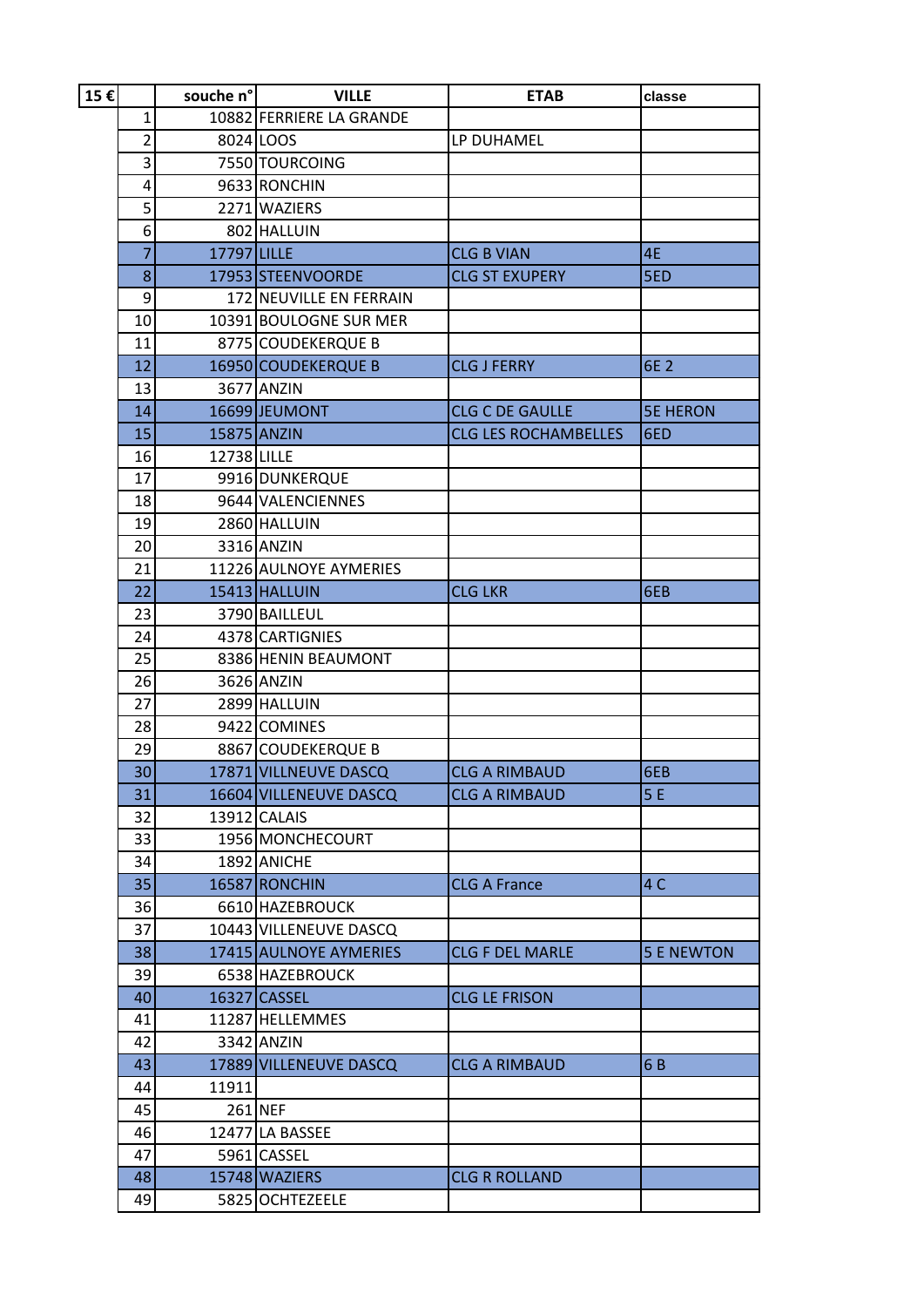| 50 | 11557 HELLEMMES     |                         |                  |
|----|---------------------|-------------------------|------------------|
| 51 | 3708 ANZIN          |                         |                  |
| 52 | 17743 LA BASSEE     | <b>CLG SCHWEITZER</b>   | 4e H             |
| 53 | 11160 LEVAL         |                         |                  |
| 54 | 9516 RONCHIN        |                         |                  |
| 55 | 1218 HERSEAUX       |                         |                  |
| 56 | 15454 RONCHIN       | <b>CLG A FRANCE</b>     | 6B               |
| 57 | 1894 ANICHE         |                         |                  |
| 58 | 11666 HELLEMMES     |                         |                  |
| 59 | 17179 RONCHIN       | <b>CLG A France</b>     | 3e               |
| 60 | 6866 STEENBECQUE    |                         |                  |
| 61 | 16474 HAZEBROUCK    | LYC DES FLANDRES        | <b>TG 10</b>     |
| 62 | 8611 DUNKERQUE      |                         |                  |
| 63 | <b>15637 ANICHE</b> | <b>CLG T MONOD</b>      | 4 F              |
| 64 | 16373 HAZEBROUCK    | <b>LYC DES FLANDRES</b> | TMG <sub>2</sub> |
| 65 | 11273 HIRSON        |                         |                  |
| 66 | 14816 STEENVOORDE   |                         |                  |
| 67 | 15188 CASSEL        | <b>CLG LE FRISON</b>    | 6 C              |
| 68 | 6710 HAZEBROUCK     |                         |                  |
| 69 | 16458 HAZEBROUCK    | <b>LYC DES FLANDRES</b> | <b>2 NDE 4</b>   |
| 70 | 17520 HELLEMMES     | <b>CLG ST EXUPERY</b>   | 5 e 4            |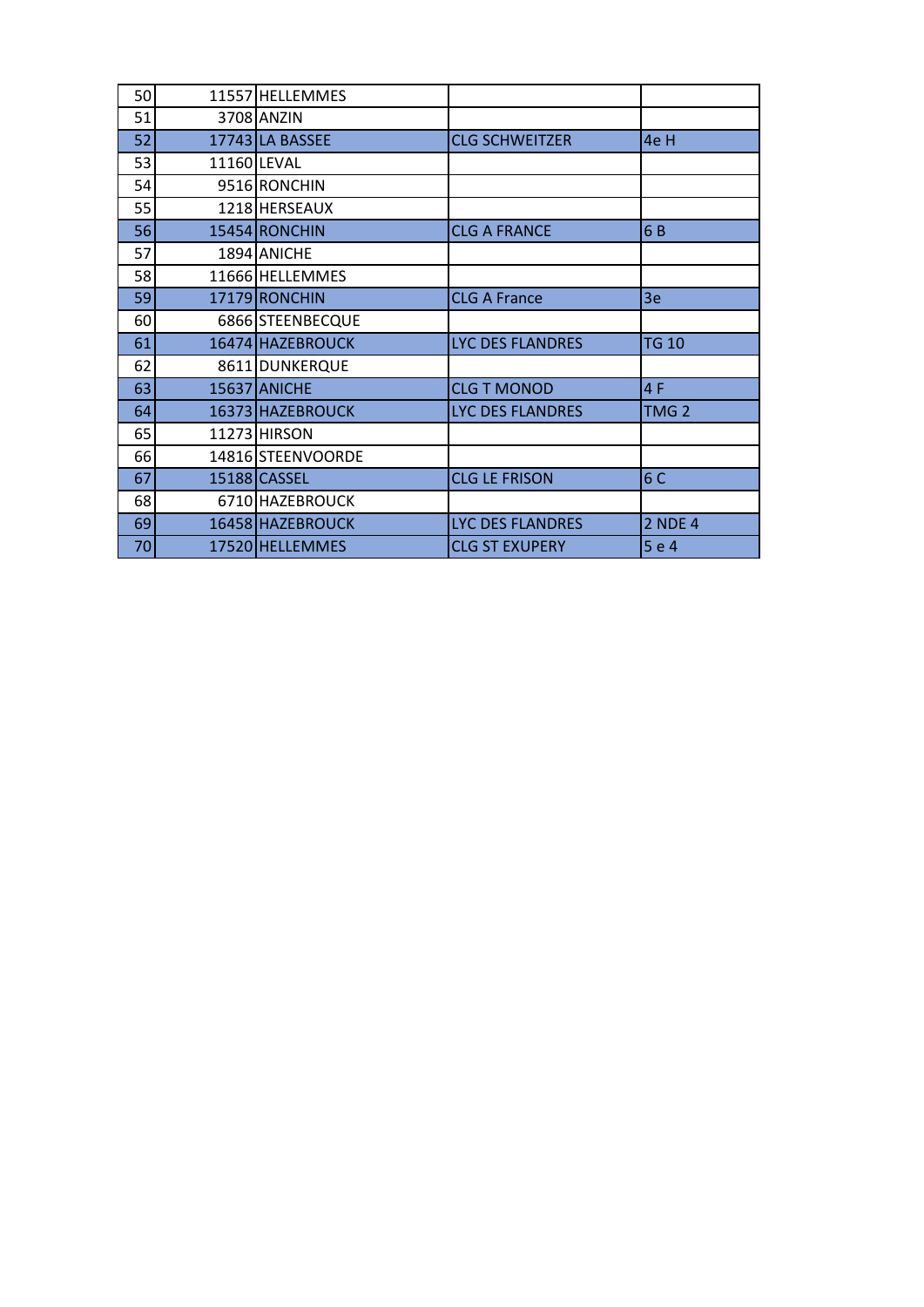| 25€ | souche n°                   |             | <b>VILLE</b>                        | <b>ETAB</b>                 | classe          |
|-----|-----------------------------|-------------|-------------------------------------|-----------------------------|-----------------|
|     | $\mathbf{1}$                |             | 17819 JEUMONT                       | <b>CLG C DE GAULLE</b>      | <b>5 PINSON</b> |
|     | $\overline{2}$              | 12704 LILLE |                                     |                             |                 |
|     | $\overline{\mathbf{3}}$     | 12501 LILLE |                                     |                             |                 |
|     | 4                           |             | 3702 ANZIN                          |                             |                 |
|     | 5                           |             | 17331 VILLENEUVE DASCQ              | <b>CLG A RIMBAUD</b>        | 6eD             |
|     | 6                           | 15973 ANZIN |                                     | <b>CLG LES ROCHAMBELLES</b> | 6eC             |
|     | 7                           |             | 10322 VILLENEUVE DASCQ              | <b>CLG A RIMBAUD</b>        |                 |
|     | 8                           | 10388       |                                     |                             |                 |
|     | $\overline{9}$              | 17753 LILLE |                                     | <b>CLG B VIAN</b>           |                 |
|     | 10                          |             | 13725 BAISIEUX                      |                             |                 |
|     | 11                          |             | 17993 STEENVOORDE                   | <b>CLG ST EXUPERY</b>       | 6eB             |
|     | 12                          |             | 1621 EMERCHICOURT                   |                             |                 |
|     | 13                          |             | 17198 RONCHIN                       | <b>CLG A France</b>         | 5eB             |
|     | 14                          |             | 3961 NIEPPE                         |                             |                 |
|     | 15                          |             | 13112 HAUTMONT                      |                             |                 |
|     | 16                          |             | 13526 VILLENEUVE DASCQ              |                             |                 |
|     | 17                          |             | 17124 HALLUIN                       | LP ST EXUPERY               | 2 GATL          |
|     | 18                          |             | 4074 SAINS DU NORD                  |                             |                 |
|     | 19                          |             | 15646 ANICHE                        | <b>CLG T MONOD</b>          | 4 <sub>e</sub>  |
|     | 20                          |             | 10598 ST HILAIRE                    |                             |                 |
|     | 21                          |             | 11064 LILLE                         |                             |                 |
|     | 22                          |             | 17015 COUDEKERQUE B                 | <b>CLG J FERRY</b>          | 3eme 2          |
|     | 23<br>11594 HEM<br>24<br>25 |             |                                     |                             |                 |
|     |                             |             | 5581 OXELAERE                       |                             |                 |
|     |                             |             | 12479 LA BASSEE                     |                             |                 |
|     | 26                          |             | 27 NEUVILLE EN FERRAIN              |                             |                 |
|     | 27                          |             | 12225 VENDIN LE VIEIL               |                             |                 |
|     | 28                          |             | <b>15589 ANICHE</b>                 | <b>CLG T MONOD</b>          |                 |
|     | 29                          |             | 9961 DUNKERQUE                      |                             |                 |
|     | 30<br>31                    |             | 9541 FACHES THUMESNIL               |                             |                 |
|     |                             |             | 10869 MAUBEUGE                      |                             |                 |
|     | 32                          |             | 11085 BACHANT                       |                             |                 |
|     | 33                          |             | 16335 CASSEL                        | <b>CLG LE FRISON</b>        | 3eB             |
|     | 34                          |             | 40 NEUVILLE EN FERRAIN              |                             |                 |
|     | 35                          |             | 5905 ST MARIE CAPPEL<br>15953 ANZIN | <b>CLG LES ROCHAMBELLES</b> | 6eC             |
|     | 36<br>37                    |             | 2245 WAZIERS                        |                             |                 |
|     | 38                          |             | 13631 VILLENEUVE DASCQ              |                             |                 |
|     | 39                          |             | 80 NEUVILLE EN FERRAIN              |                             |                 |
|     | 40                          | 12756 LILLE |                                     |                             |                 |
|     | 41                          |             | 17235 DUNKERQUE                     | <b>CLG LUCIE AUBRAC</b>     | <b>6e 2</b>     |
|     | 42                          |             | 1705 FRESSIES                       |                             |                 |
|     | 43                          |             | 9517 FACHES THUMESNIL               |                             |                 |
|     | 44                          |             | 15480 RONCHIN                       | <b>CLG A FRANCE</b>         | 4e C            |
|     | 45                          |             | 5209 STEENWERCK                     |                             |                 |
|     | 46                          |             | 4382 CARTIGNIES                     |                             |                 |
|     | 47                          |             | 12080 SALOME                        |                             |                 |
|     | 48                          | 14692 LILLE |                                     |                             |                 |
|     | 49                          |             | 16517 STEENVOORDE                   | <b>CLG ST EXUPERY</b>       | 4e C            |
|     |                             |             |                                     |                             |                 |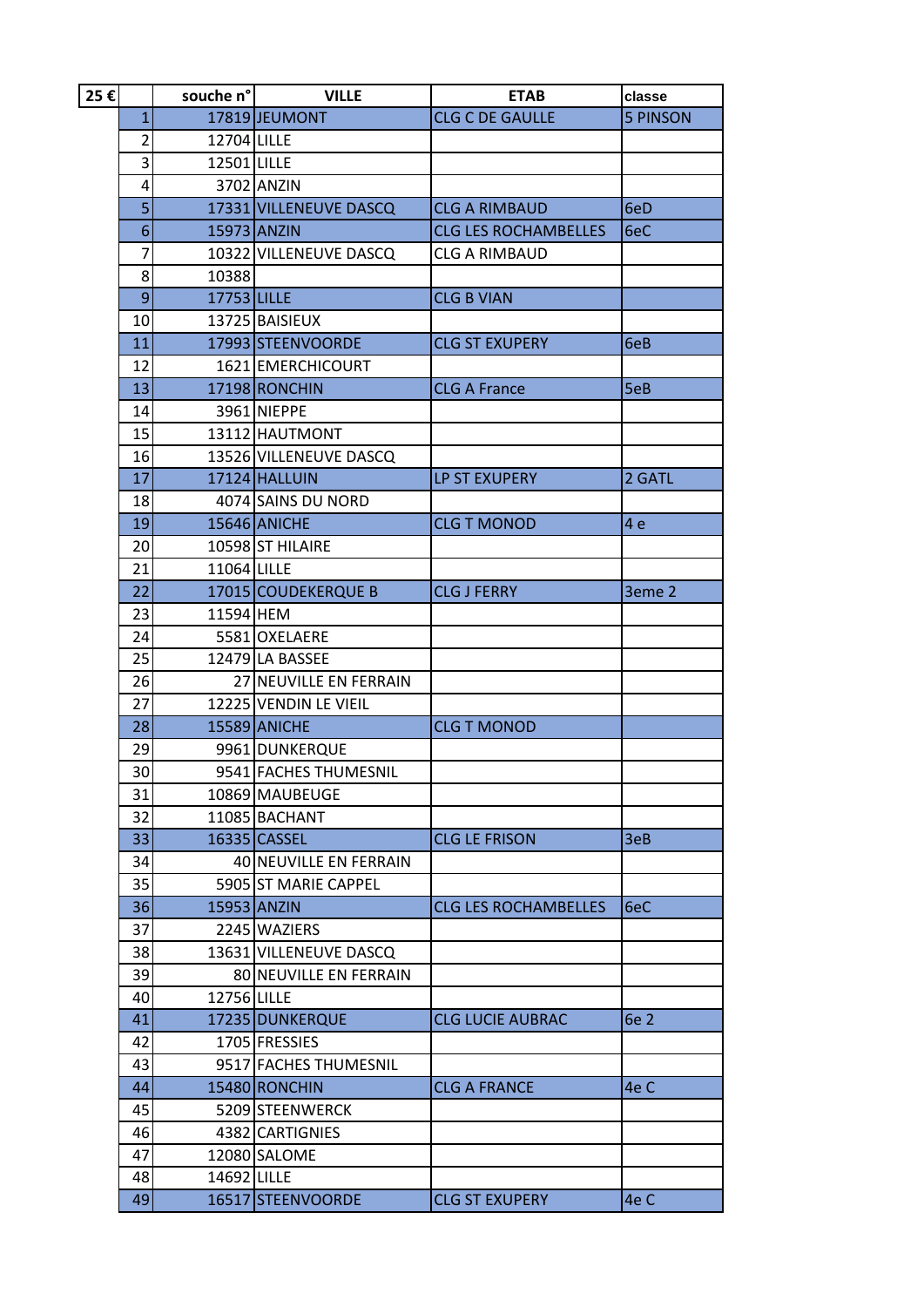| 50 |             | 2166 WAZIERS              |                             |             |
|----|-------------|---------------------------|-----------------------------|-------------|
| 51 |             | 1148 RONCHIN              |                             |             |
| 52 |             | 15378 NEUVILLE EN FERRAIN | <b>CLG J VERNE</b>          | 4e 1        |
| 53 |             | 15787 HALLUIN             | <b>CLG LKR</b>              | 3e E        |
| 54 |             | 2275 WAZIERS              |                             |             |
| 55 |             | 3565 ANZIN                |                             |             |
| 56 |             | 11744 HELLEMMES           |                             |             |
| 57 |             | 17012 COUDEKERQUE B       | <b>CLG J FERRY</b>          | 3e 2        |
| 58 | 8493        |                           |                             |             |
| 59 |             | 3713 ANZIN                |                             |             |
| 60 |             | 6811 ARNEKE               |                             |             |
| 61 | 1177 LILLE  |                           |                             |             |
| 62 | 15963 ANZIN |                           | <b>CLG LES ROCHAMBELLES</b> | 6e C        |
| 63 |             | 1371 RONCHIN              |                             |             |
| 64 |             | 17635 HELLEMMES           | <b>CLG ST EXUPERY</b>       | 4e 6        |
| 65 |             | 7240 STRAZEELE            |                             |             |
| 66 | 11780 LILLE |                           |                             |             |
| 67 |             | 15015 HAZEBROUCK          | <b>LYC DES FLANDRES</b>     | $2$ nde $4$ |
| 68 |             | 6932 BAVINCHOVE           |                             |             |
| 69 |             | 11591 HELLEMMES           |                             |             |
| 70 |             | 6540 ST SYLVESTRE CAPPEL  |                             |             |
| 71 |             | 2886 HALLUIN              |                             |             |
| 72 |             | 6497 ESQUELBECQ           |                             |             |
| 73 | 14135 LILLE |                           |                             |             |
| 74 |             | 6915 LYNDE                |                             |             |
| 75 |             | 2720 HALLUIN              |                             |             |
| 76 |             | 16382 HAZEBROUCK          | <b>LYC DES FLANDRES</b>     | TG8         |
| 77 |             | 8908 COUDEKERQUE B        |                             |             |
| 78 |             | 11323 HELLEMMES           |                             |             |
| 79 |             | 5601 ESQUELBECQ           |                             |             |
| 80 |             | 2905 HALLUIN              |                             |             |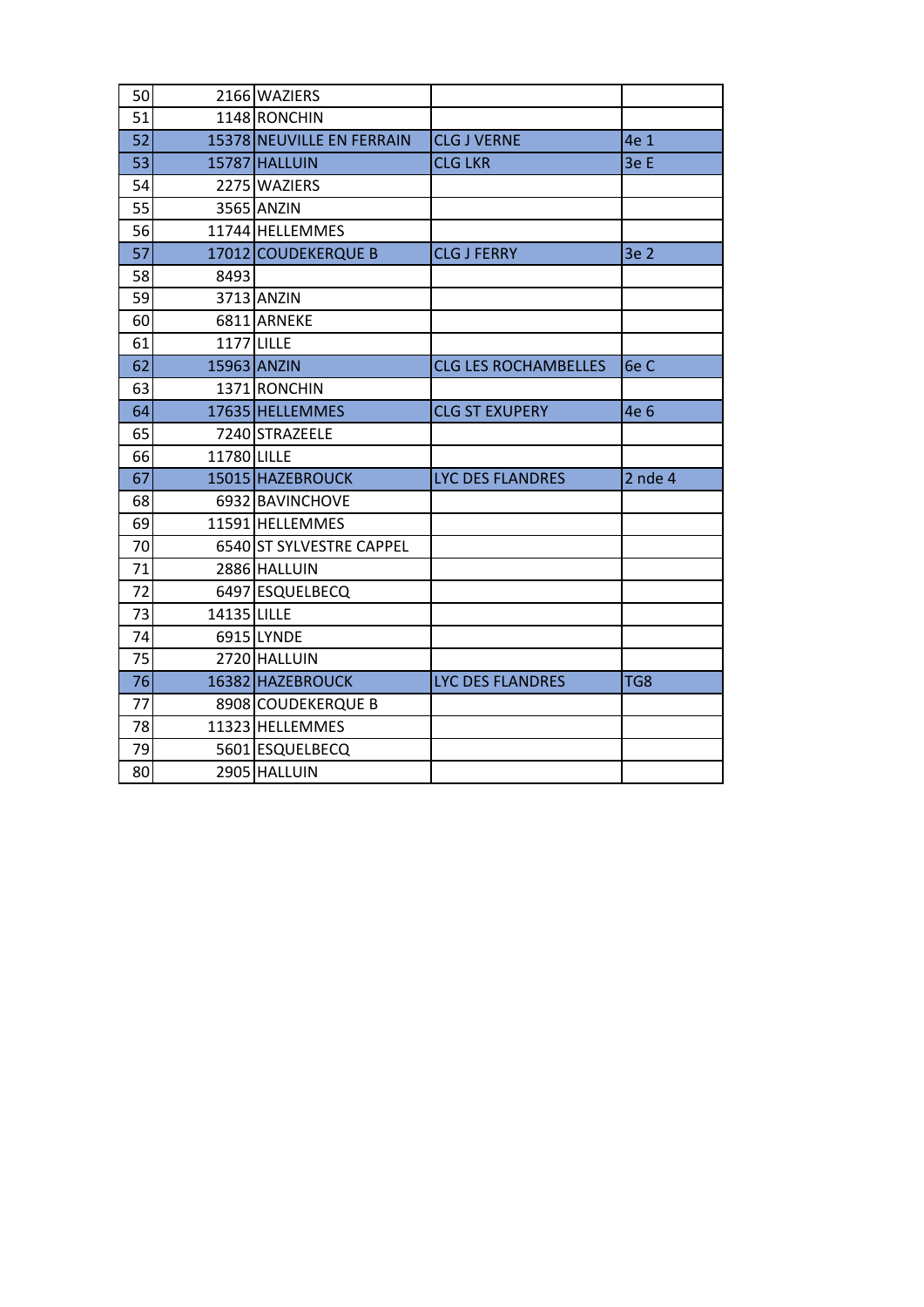| 50€ |                                | souche n°l  | <b>VILLE</b>           | <b>ETAB</b>                 | classe           |
|-----|--------------------------------|-------------|------------------------|-----------------------------|------------------|
|     | 17882 V ASCQ<br>$\overline{1}$ |             | <b>CLG A RIMBAUD</b>   | 4e C                        |                  |
|     | $\overline{2}$                 |             | 1040 RONCHIN           |                             |                  |
|     | 3                              |             | 13275 VIEUX RENG       |                             |                  |
|     | 4                              |             | 3746 PETITE FORET      |                             |                  |
|     | 5                              |             | 6964 ST JANS CAPPEL    |                             |                  |
|     | 6                              |             | 8843 COUDEKERQUE B     |                             |                  |
|     | $\overline{7}$                 |             | 17195 RONCHIN          | <b>CLG A FRANCE</b>         | 6e A             |
|     | 8                              | 7355 LILLE  |                        |                             |                  |
|     | 9                              |             | 17514 HELLEMMES        | <b>CLG ST EXUPERY</b>       | 6e 4             |
|     | 10                             |             | 5969 OUDEZEELE         |                             |                  |
|     | 11                             |             | 17426 AULNOYE AYMERIES | <b>CLG F DEL MARLE</b>      | <b>5e NEWTON</b> |
|     | 12<br>14927 LINSELLES          |             |                        |                             |                  |
|     | 13<br>2551 HALLUIN             |             |                        |                             |                  |
|     | 14<br>17306 V ASCQ             |             |                        | <b>CLG A RIMBAUD</b>        | 6e C             |
|     | 15<br>16 ST POL SUR MER        |             |                        |                             |                  |
|     | 16                             |             | 1149 RONCHIN           | <b>CLG A FRANCE</b>         |                  |
|     | 17                             |             | 15609 ANICHE           | <b>CLG T MONOD</b>          | 5e F             |
|     | 18                             |             | 11279 HELLEMMES        |                             |                  |
|     | 19                             |             | 10236 DUNKERQUE        |                             |                  |
|     | 20                             |             | 12170 LA BASSEE        |                             |                  |
|     | 21                             |             | 15919 ANZIN            | <b>CLG LES ROCHAMBELLES</b> | 6e B             |
|     | 22                             |             | 2693 HALLUIN           |                             |                  |
|     | 23                             |             | 15690 WAZIERS          | <b>CLG R ROLLAND</b>        | 6e 3             |
|     | 24                             |             | 15084 HAZEBROUCK       | <b>LYC DES FLANDRES</b>     | 2 ND 10          |
|     | 25                             | 6054        |                        |                             |                  |
|     | 26                             |             | 15182 CASSEL           | <b>CLG LE FRISON</b>        | 6e D             |
|     | 27                             | 12622 LILLE |                        |                             |                  |
|     | 28                             | 16713 LILLE |                        | <b>CLG B VIAN</b>           | <b>6e Occus</b>  |
|     | 29                             |             | 10280 V ASCQ           | <b>CLG A RIMBAUD</b>        |                  |
|     | 30 <sup>1</sup>                |             | 17589 HELLEMMES        | <b>CLG ST EXUPERY</b>       | 4e 5             |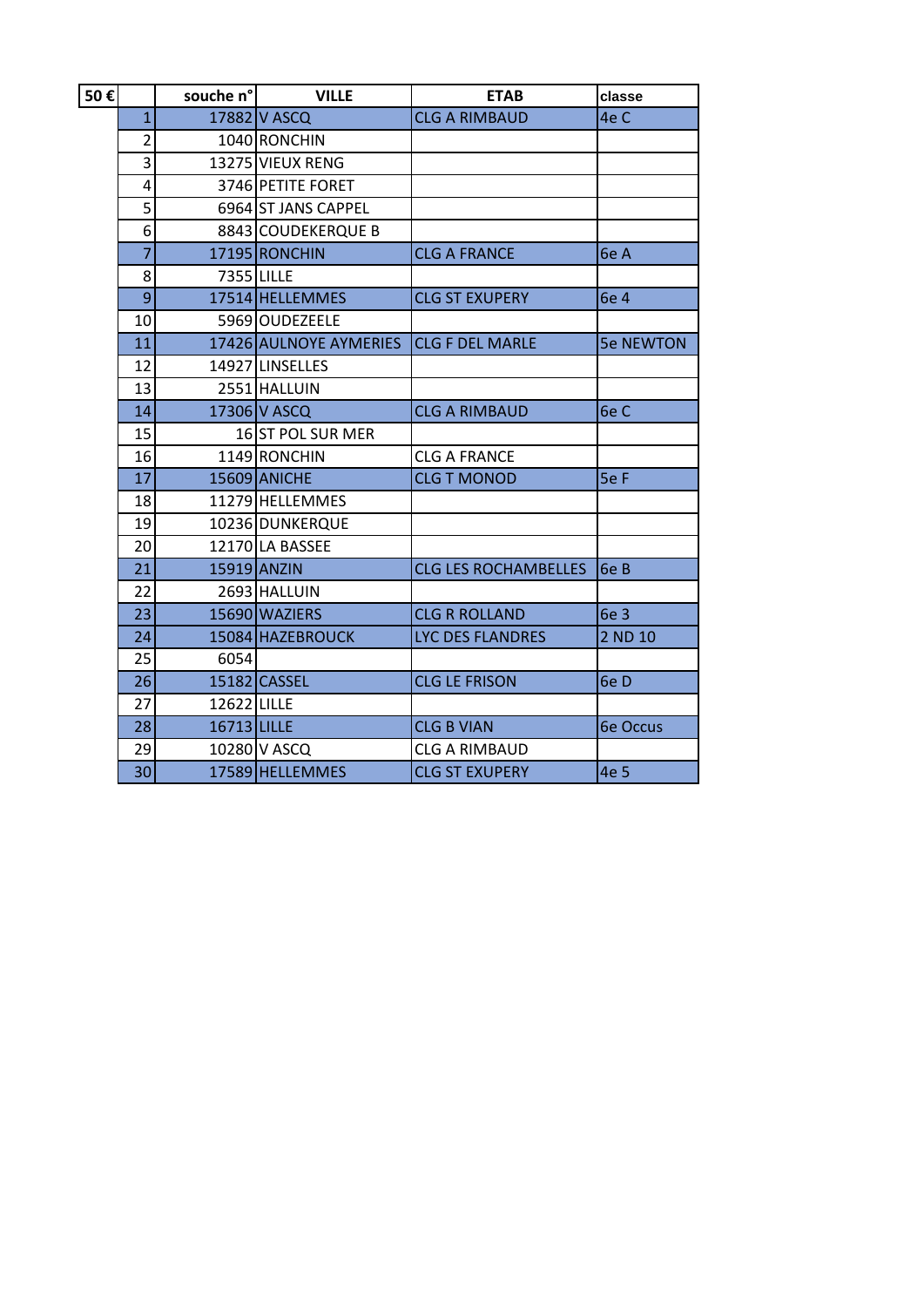| 100€ |   | souche n° | <b>VILLE</b>   | <b>ETAB</b>            | <b>classe</b>     |
|------|---|-----------|----------------|------------------------|-------------------|
|      |   |           | 5036 BAILLEUL  |                        |                   |
|      |   |           | 2035 WAZIERS   |                        |                   |
|      | э |           | 16657 JEUMONT  | <b>CLG C DE GAULLE</b> | <b>ISe PINSON</b> |
|      |   |           | 10921 FEIGNIES |                        |                   |
|      |   |           | 15702 WAZIERS  | <b>CLG R ROLLAND</b>   | <b>5e 1</b>       |
|      | 6 | 12360     |                |                        |                   |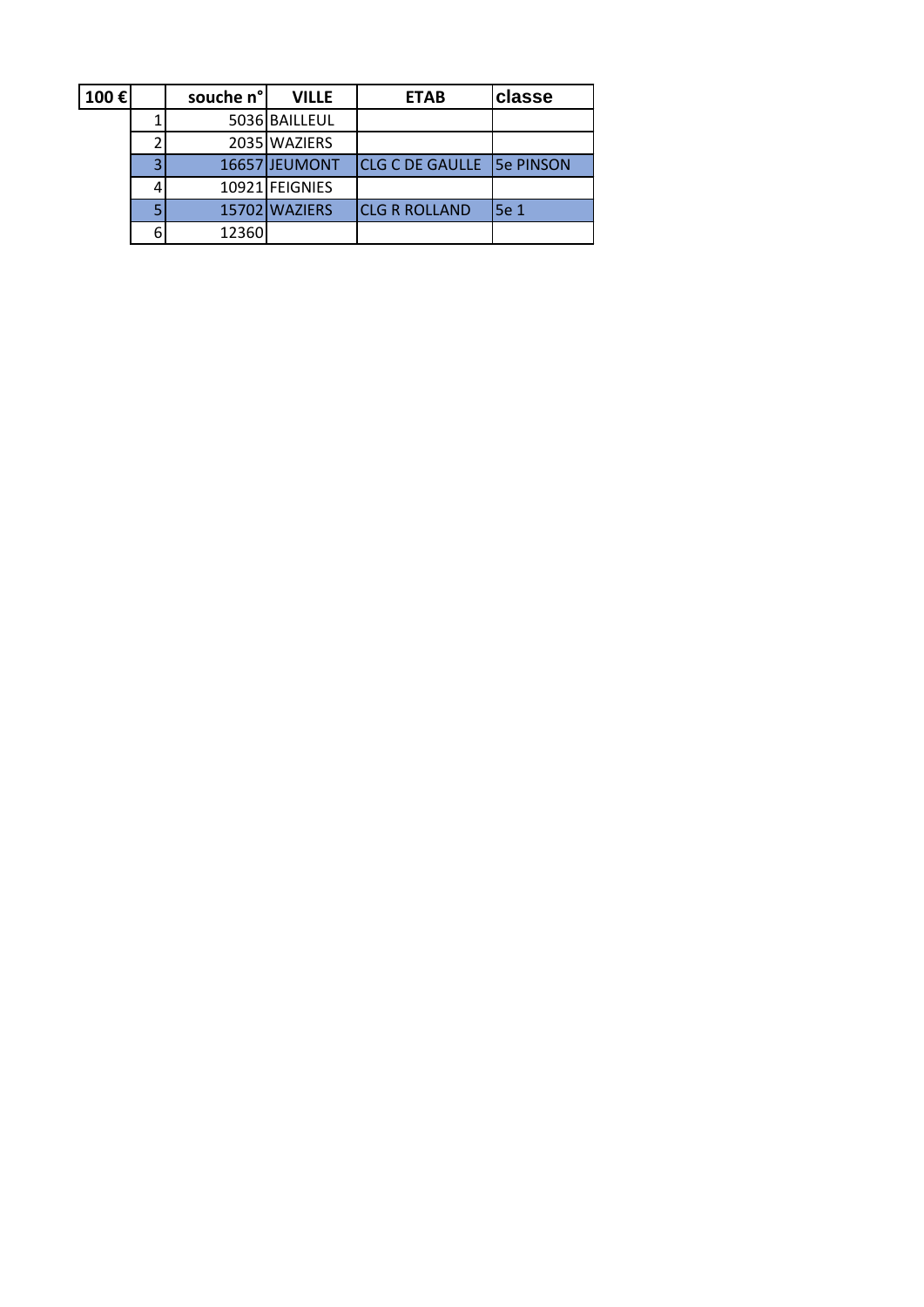| 150€ | souche n° | <b>VILLE</b>      | <b>ETAB</b>              | classe |
|------|-----------|-------------------|--------------------------|--------|
|      |           | 14600 HOUTKERQUE  |                          |        |
|      |           | 16253 BAILLEUL    | <b>CLG M DEYTS 5e GT</b> |        |
|      |           | 6321 WINEZEELE    |                          |        |
|      |           | 1908 EMERCHICOURT |                          |        |
|      |           |                   |                          |        |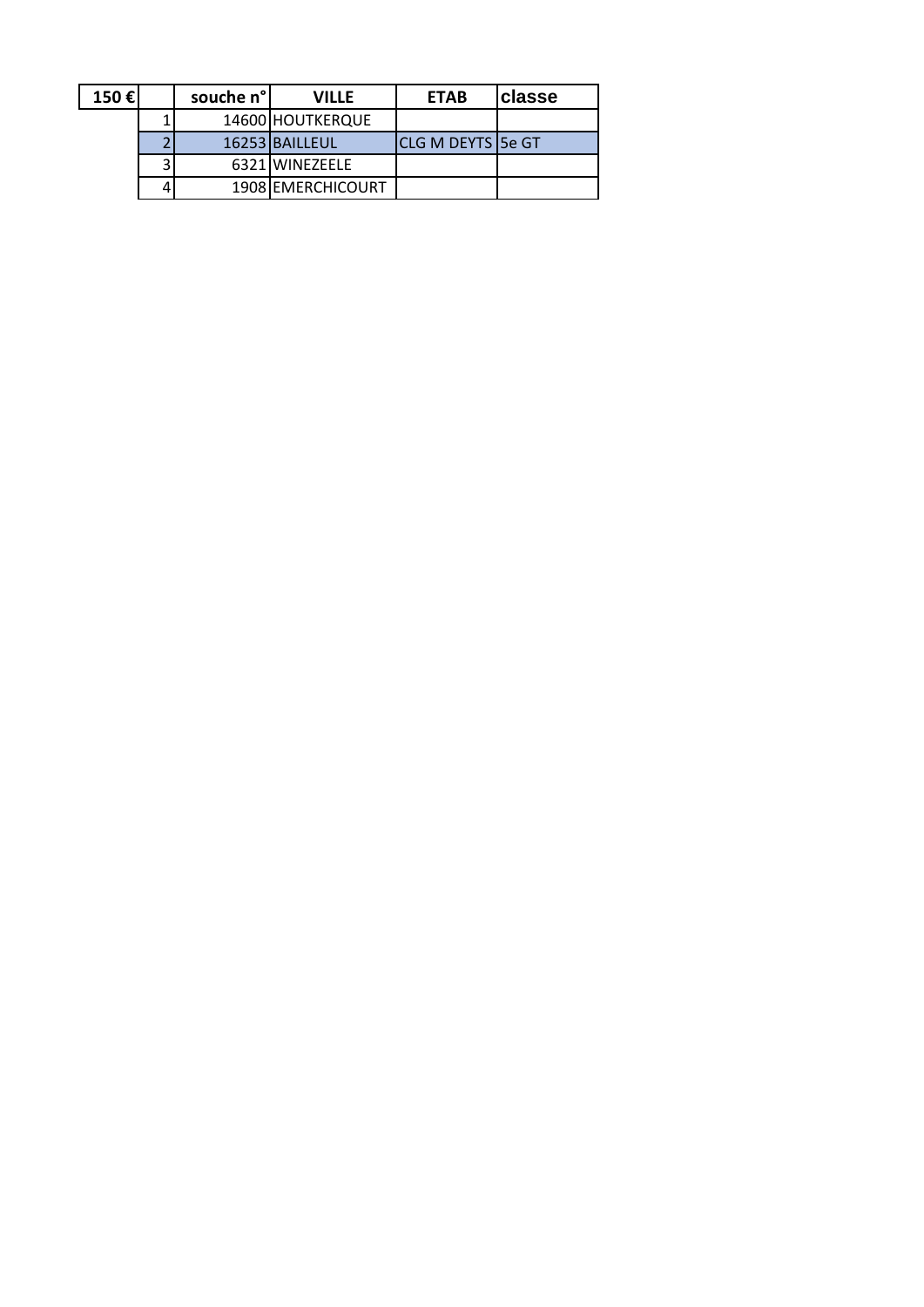| 250€ |   | souche n° | VILLE        | <b>ETAB</b> | ∣classe |
|------|---|-----------|--------------|-------------|---------|
|      |   | 12715     |              |             |         |
|      | ▃ |           | 2317 WAZIERS |             |         |